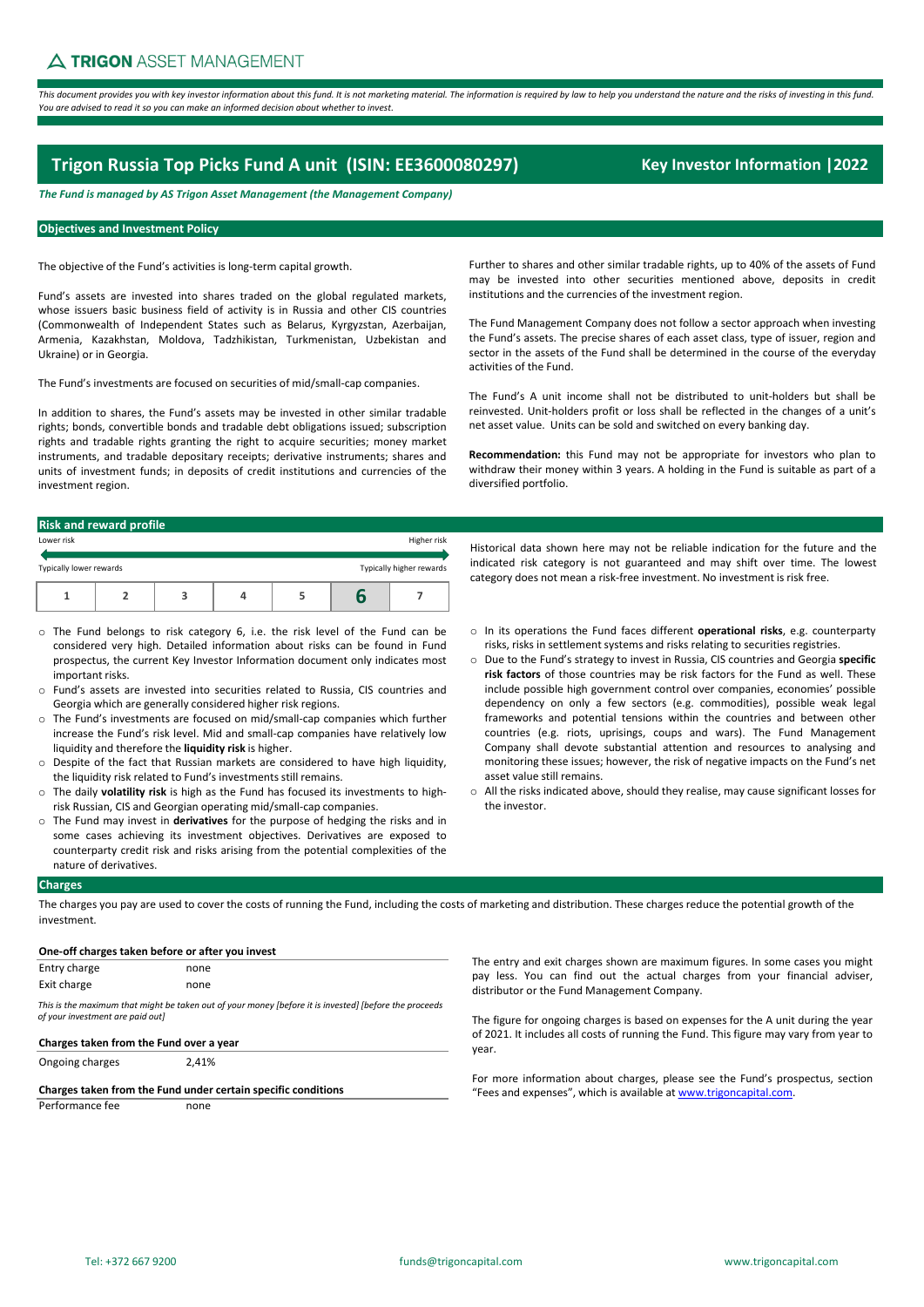### **Past performance (%)**



Past performance has been calculated in EUR.

The Fund started operations on 14<sup>th</sup> of February 2006.

Fund performance includes all the charges taken from the Fund (management, transaction, depositary, register, administration, audit and other fees and costs directly related to Fund's investments).

### **Practical Information**

- o Depositary Bank is AS Swedbank (BIC: HABAEE2X).
- o More detailed information about this UCITS Fund, including unit's net asset value, latest unit prices, information about other unit classes, also annual and semi-annual reports, prospectus and rules can be found free of charge in Estonian and English language at Fund Management Company's web page at www.trigoncapital.com or upon request from the Management Company. Unit prices are also available at Bloomberg and Reuters.
- o Details of the up-to-date remuneration policy of the Fund Management Company, including, but not limited to, a description of how remuneration and benefits are calculated, the identities of persons responsible for awarding the remuneration and benefits, are available for investors at www.trigoncapital.com and a paper copy will be made available free of charge upon request.
- o The tax legislation of the Republic of Estonia applies to the Fund and may have an impact on the personal tax position of the investor. The Fund Management Company does not withhold any taxes on gains earned from units. Declaring gains is an obligation of a unit-holder. The tax system applicable to an investor may depend on the investor's residence, legal set-up or other circumstances. The investor is advised to consult with a tax adviser.

AS Trigon Asset Management may be held liable solely on the basis of any statement contained in this document that is misleading, inaccurate or inconsistent with the relevant parts of the prospectus for the Fund.

### **This Fund is authorised in Estonia and regulated by Estonian Financial Supervision Authority. AS Trigon Asset Management is authorised in Estonia and regulated by Estonian Financial Supervision Authority.**

## **This Key Investor Information is accurate as at 21.02.2022**

*Disclaimer: Past performance of the fund does not guarantee or indicate future performance of the fund. The value of the fund units may increase and decrease over time, therefore there is no guarantee that the investors get back the amount invested in the fund. The risk factors of the fund are described in further detail in the prospectus of the fund available on the website www.trigoncapital.com.*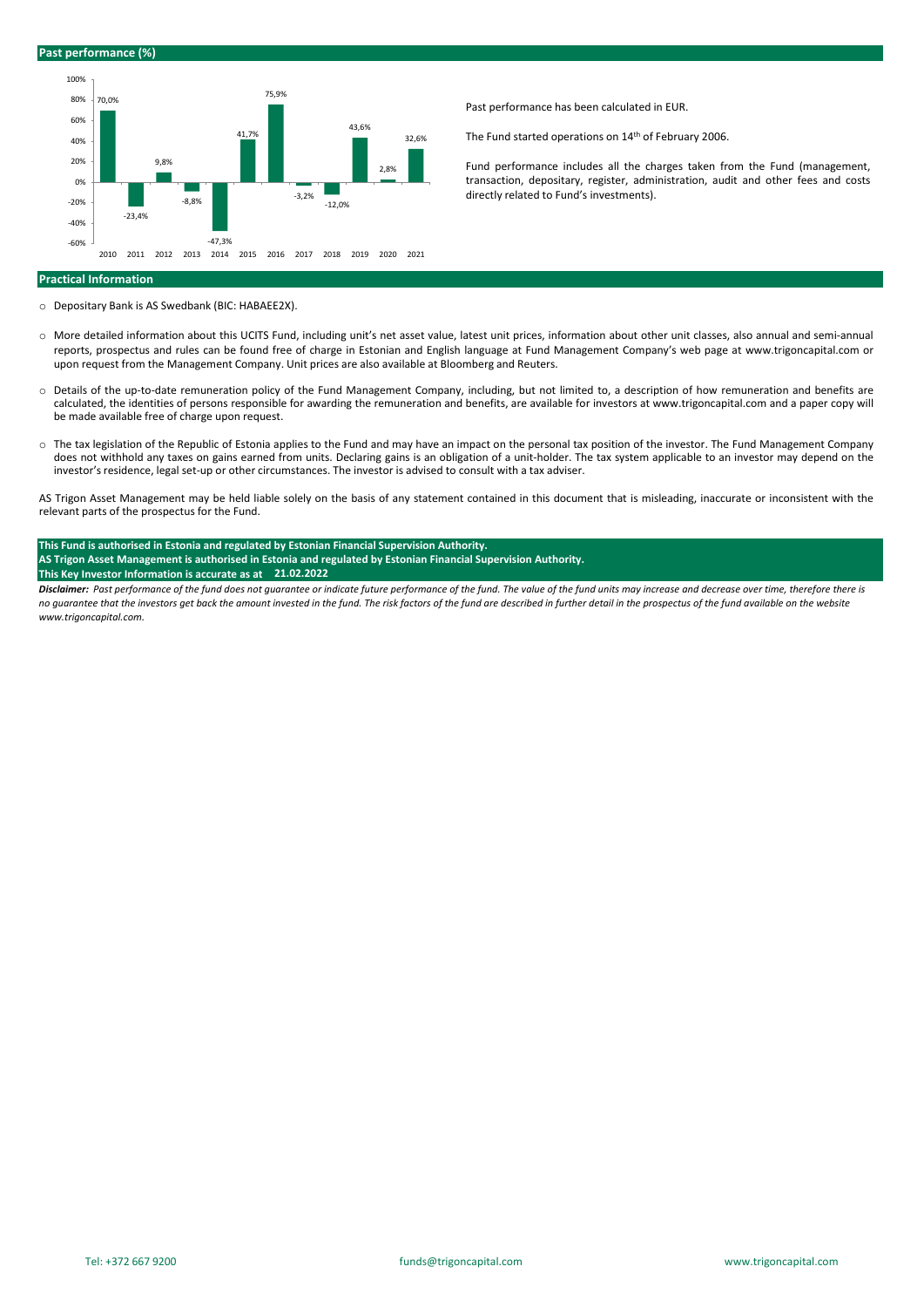This document provides you with key investor information about this fund. It is not marketing material. The information is required by law to help you understand the nature and the risks of investing in this *fund. You are advised to read it so you can make an informed decision about whether to invest.*

# **Trigon Russia Top Picks Fund C unit (ISIN: EE3600102380)** Key Investor Information 12022

*The Fund is managed by AS Trigon Asset Management (the Management Company)*

# **Objectives and Investment Policy**

The objective of the Fund's activities is long-term capital growth.

Fund's assets are invested into shares traded on the global regulated markets, whose issuers basic business field of activity is in Russia and other CIS countries (Commonwealth of Independent States such as Belarus, Kyrgyzstan, Azerbaijan, Armenia, Kazakhstan, Moldova, Tadzhikistan, Turkmenistan, Uzbekistan and Ukraine) or in Georgia.

The Fund's investments are focused on securities of mid/small-cap companies.

In addition to shares, the Fund's assets may be invested in other similar tradable rights; bonds, convertible bonds and tradable debt obligations issued; subscription rights and tradable rights granting the right to acquire securities; money market instruments, and tradable depositary receipts; derivative instruments; shares and units of investment funds; in deposits of credit institutions and currencies of the investment region.

Further to shares and other similar tradable rights, up to 40% of the assets of Fund may be invested into other securities mentioned above, deposits in credit institutions and the currencies of the investment region.

The Fund Management Company does not follow a sector approach when investing the Fund's assets. The precise shares of each asset class, type of issuer, region and sector in the assets of the Fund shall be determined in the course of the everyday activities of the Fund.

The Fund's C unit income shall not be distributed to unit-holders but shall be reinvested. Unit-holders profit or loss shall be reflected in the changes of a unit's net asset value. Units can be sold and switched on every banking day.

**Recommendation:** this Fund may not be appropriate for investors who plan to withdraw their money within 3 years. A holding in the Fund is suitable as part of a diversified portfolio.

|                         | <b>Risk and reward profile</b> |  |  |                          |
|-------------------------|--------------------------------|--|--|--------------------------|
| Lower risk              |                                |  |  | Higher risk              |
| Typically lower rewards |                                |  |  | Typically higher rewards |
|                         |                                |  |  |                          |

- o The Fund belongs to risk category 6, i.e. the risk level of the Fund can be considered very high. Detailed information about risks can be found in Fund prospectus, the current Key Investor Information document only indicates most important risks.
- o Fund's assets are invested into securities related to Russia, CIS countries and Georgia which are generally considered higher risk regions.
- o The Fund's investments are focused on mid/small-cap companies which further increase the Fund's risk level. Mid and small-cap companies have relatively low liquidity and therefore the **liquidity risk** is higher.
- o Despite of the fact that Russian markets are considered to have high liquidity, the liquidity risk related to Fund's investments still remains.
- o The daily **volatility risk** is high as the Fund has focused its investments to highrisk Russian, CIS and Georgian operating mid/small-cap companies.
- o The Fund may invest in **derivatives** for the purpose of hedging the risks and in some cases achieving its investment objectives. Derivatives are exposed to counterparty credit risk and risks arising from the potential complexities of the nature of derivatives.

indicated risk category is not guaranteed and may shift over time. The lowest category does not mean a risk-free investment. No investment is risk free.

Historical data shown here may not be reliable indication for the future and the

- o In its operations the Fund faces different **operational risks**, e.g. counterparty risks, risks in settlement systems and risks relating to securities registries.
- o Due to the Fund's strategy to invest in Russia, CIS countries and Georgia **specific risk factors** of those countries may be risk factors for the Fund as well. These include possible high government control over companies, economies' possible dependency on only a few sectors (e.g. commodities), possible weak legal frameworks and potential tensions within the countries and between other countries (e.g. riots, uprisings, coups and wars). The Fund Management Company shall devote substantial attention and resources to analysing and monitoring these issues; however, the risk of negative impacts on the Fund's net asset value still remains.
- o All the risks indicated above, should they realise, may cause significant losses for the investor.

### **Charges**

The charges you pay are used to cover the costs of running the Fund, including the costs of marketing and distribution. These charges reduce the potential growth of the investment.

| Entry charge                                               | none                                                                                                   |  |
|------------------------------------------------------------|--------------------------------------------------------------------------------------------------------|--|
| Exit charge                                                | none                                                                                                   |  |
| of your investment are paid out]                           | This is the maximum that might be taken out of your money [before it is invested] [before the proceeds |  |
|                                                            |                                                                                                        |  |
| Charges taken from the Fund over a year<br>Ongoing charges | 3.34%                                                                                                  |  |
|                                                            | Charges taken from the Fund under certain specific conditions                                          |  |

ie entry and exit charges shown are maximum figures. In some cases you might ay less. You can find out the actual charges from your financial adviser, stributor or the Fund Management Company.

ne figure for ongoing charges is based on expenses for the C unit during the ar of 2021. It includes all costs of running the Fund. This figure may vary from ar to year.

or more information about charges, please see the Fund's prospectus, section ees and expenses", which is available at **www.trigoncapital.com**.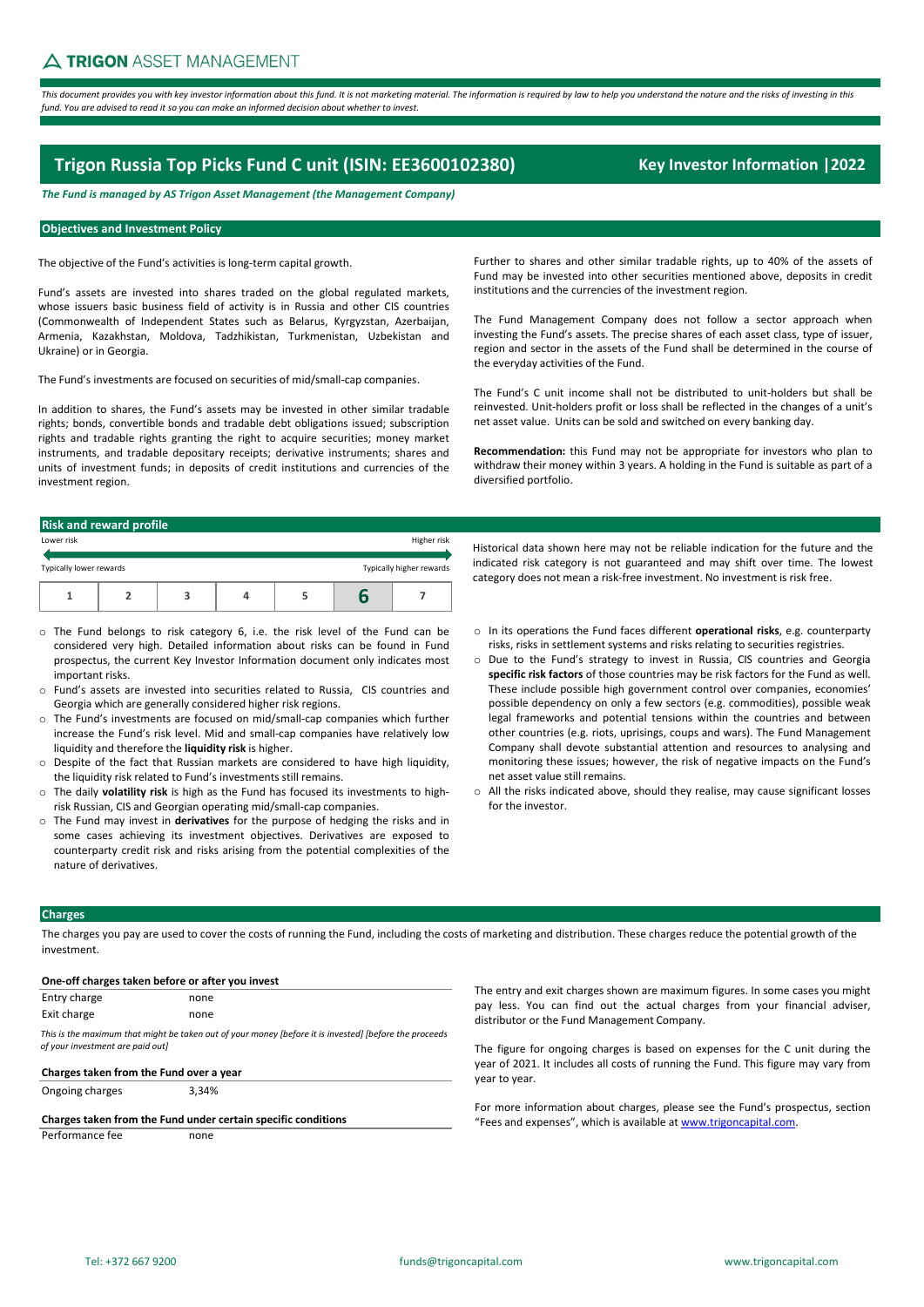### **Past performance (%)**



Past performance has been calculated in EUR.

The Fund started operations on 14<sup>th</sup> of February 2006.

Fund performance includes all the charges taken from the Fund (management, transaction, depositary, register, administration, audit and other fees and costs directly related to Fund's investments).

### **Practical Information**

- o Depositary Bank is AS Swedbank (BIC: HABAEE2X).
- o More detailed information about this UCITS Fund, including unit's net asset value, latest unit prices, information about other unit classes, also annual and semi-annual reports, prospectus and rules can be found free of charge in Estonian and English language at Fund Management Company's web page at www.trigoncapital.com or upon request from the Management Company. Unit prices are also available at Bloomberg and Reuters.
- o Details of the up-to-date remuneration policy of the Fund Management Company, including, but not limited to, a description of how remuneration and benefits are calculated, the identities of persons responsible for awarding the remuneration and benefits, are available for investors at www.trigoncapital.com and a paper copy will be made available free of charge upon request.
- o The tax legislation of the Republic of Estonia applies to the Fund and may have an impact on the personal tax position of the investor. The Fund Management Company does not withhold any taxes on gains earned from units. Declaring gains is an obligation of a unit-holder. The tax system applicable to an investor may depend on the investor's residence, legal set-up or other circumstances. The investor is advised to consult with a tax adviser.

AS Trigon Asset Management may be held liable solely on the basis of any statement contained in this document that is misleading, inaccurate or inconsistent with the relevant parts of the prospectus for the Fund.

## **This Fund is authorised in Estonia and regulated by Estonian Financial Supervision Authority. AS Trigon Asset Management is authorised in Estonia and regulated by Estonian Financial Supervision Authority. This Key Investor Information is accurate as at 21.02.2022**

*Disclaimer: Past performance of the fund does not guarantee or indicate future performance of the fund. The value of the fund units may increase and decrease over time, therefore there is no guarantee that the investors get back the amount invested in the fund. The risk factors of the fund are described in further detail in the prospectus of the fund available on the website www.trigoncapital.com.*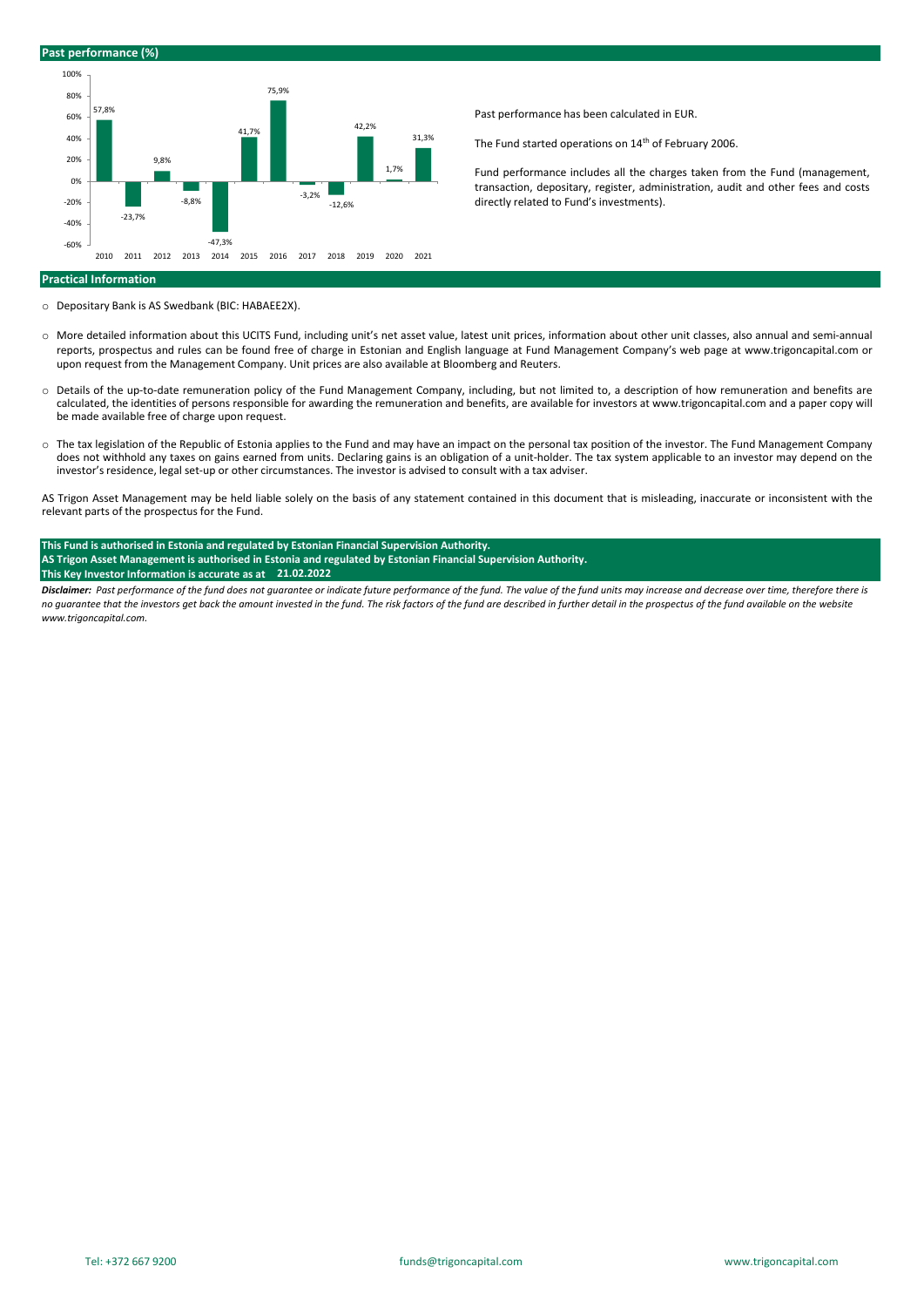This document provides you with key investor information about this fund. It is not marketing material. The information is required by law to help you understand the nature and the risks of investing in this fund. You are advised to read it so you can make an informed decision about whether to invest

# **Trigon Russia Top Picks Fund D unit (ISIN: EE3600109336) Key Investor Information |2022**

*The Fund is managed by AS Trigon Asset Management (the Management Company)*

### **Objectives and Investment Policy**

The objective of the Fund's activities is long‐term capital growth.

Fund's assets are invested into shares traded on the global regulated markets, whose issuers basic business field of activity is in Russia and other CIS countries (Commonwealth of Independent States such as Belarus, Kyrgyzstan, Azerbaijan, Armenia, Kazakhstan, Moldova, Tadzhikistan, Turkmenistan, Uzbekistan and The Fund's Dunit income shall not be distributed to unit-holders but shall be Ukraine) or in Georgia.

The Fund's investments are focused on securities of mid/small‐cap companies. In addition to shares, the Fund's assets may be invested in other similar tradable rights; bonds, convertible bonds and tradable debt obligations issued; subscription rights and tradable rights granting the right to acquire securities; money market instruments, and tradable depositary receipts; derivative instruments; shares and units of investment funds; in deposits of credit institutions and currencies of the investment region.

Further to shares and other similar tradable rights, up to 40% of the assets of Fund may be invested into other securities mentioned above, deposits in credit institutions and the currencies of the investment region.

The Fund Management Company does not follow a sector approach when investing the Fund's assets. The precise shares of each asset class, type of issuer, region and sector in the assets of the Fund shall be determined in the course of the everyday activities of the Fund.

reinvested. Unit‐holders profit or loss shall be reflected in the changes of a unit's net asset value. Units can be sold and switched on every banking day.

Units can be sold and switched on every banking day.

**Recommendation:** this Fund may not be appropriate for investors who plan to withdraw their money within 3 years. A holding in the Fund is suitable as part of a diversified portfolio.

### **Risk and reward profile**

| Lower risk              |  |  | Higher risk              |  |
|-------------------------|--|--|--------------------------|--|
| Typically lower rewards |  |  | Typically higher rewards |  |
|                         |  |  |                          |  |

- o The Fund belongs to risk category 6, i.e. the risk level of the Fund can be considered very high. Detailed information about risks can be found in Fund prospectus, the current Key Investor Information document only indicates most important risks.
- o Fund's assets are invested into securities related to Russia, CIS countries and Georgia which are generally considered higher risk regions.
- The Fund's investments are focused on mid/small-cap companies which further increase the Fund's risk level. Mid and small‐cap companies have relatively low liquidity and therefore the **liquidity risk** is higher.
- o Despite of the fact that Russian markets are considered to have high liquidity, the liquidity risk related to Fund's investments still remains.
- o The daily **volatility risk** is high as the Fund has focused its investments to high‐ risk Russian, CIS and Georgian operating mid/small‐cap companies.
- o The Fund may invest in **derivatives** for the purpose of hedging the risks and in some cases achieving its investment objectives. Derivatives are exposed to counterparty credit risk and risks arising from the potential complexities of the nature of derivatives.
- Historical data shown here may not be reliable indication for the future and the indicated risk category is not guaranteed and may shift over time. The lowest category does not mean a risk‐free investment. No investment is risk free.
- o In its operations the Fund faces different **operational risks**, e.g. counterparty risks, risks in settlement systems and risks relating to securities registries.
- o Due to the Fund's strategy to invest in Russia, CIS countries and Georgia **specific risk factors** of those countries may be risk factors for the Fund as well. These include possible high government control over companies, economies' possible dependency on only a few sectors (e.g. commodities), possible weak legal frameworks and potential tensions within the countries and between other countries (e.g. riots, uprisings, coups and wars). The Fund Management Company shall devote substantial attention and resources to analysing and monitoring these issues; however, the risk of negative impacts on the Fund's net asset value still remains.
- o All the risks indicated above, should they realise, may cause significant losses for the investor.

### **Charges**

The charges you pay are used to cover the costs of running the Fund, including the costs of marketing and distribution. These charges reduce the potential growth of the investment.

|              | One-off charges taken before or after you invest |                                                                               |
|--------------|--------------------------------------------------|-------------------------------------------------------------------------------|
| Entry charge | none                                             |                                                                               |
| Exit charge  | none                                             |                                                                               |
|              |                                                  | This is the maximum that might be taken out of your money (before it is inve. |

*<i>Thefore the* might *proceeds of your investment are paid out]*

# **Charges taken from the Fund over a year**

Ongoing charges 1,95%

**Charges taken from the Fund under certain specific conditions** 20% of return that exceeds benchmark index MSCI Russia Daily Net TR EUR YTD performance

The entry and exit charges shown are maximum figures. In some cases you might pay less. You can find out the actual charges from your financial adviser, distributor or the Fund Management Company.

The figure for ongoing charges is based on expenses for the D unit during the year of 2021. It includes all costs of running the Fund, but excludes performance fees. This figure may vary from year to year.

0,62% performance fee was taken from D unit in 2021.

For more information about charges, please see the Fund's prospectus, section "Fees and expenses", which is available at www.trigoncapital.com.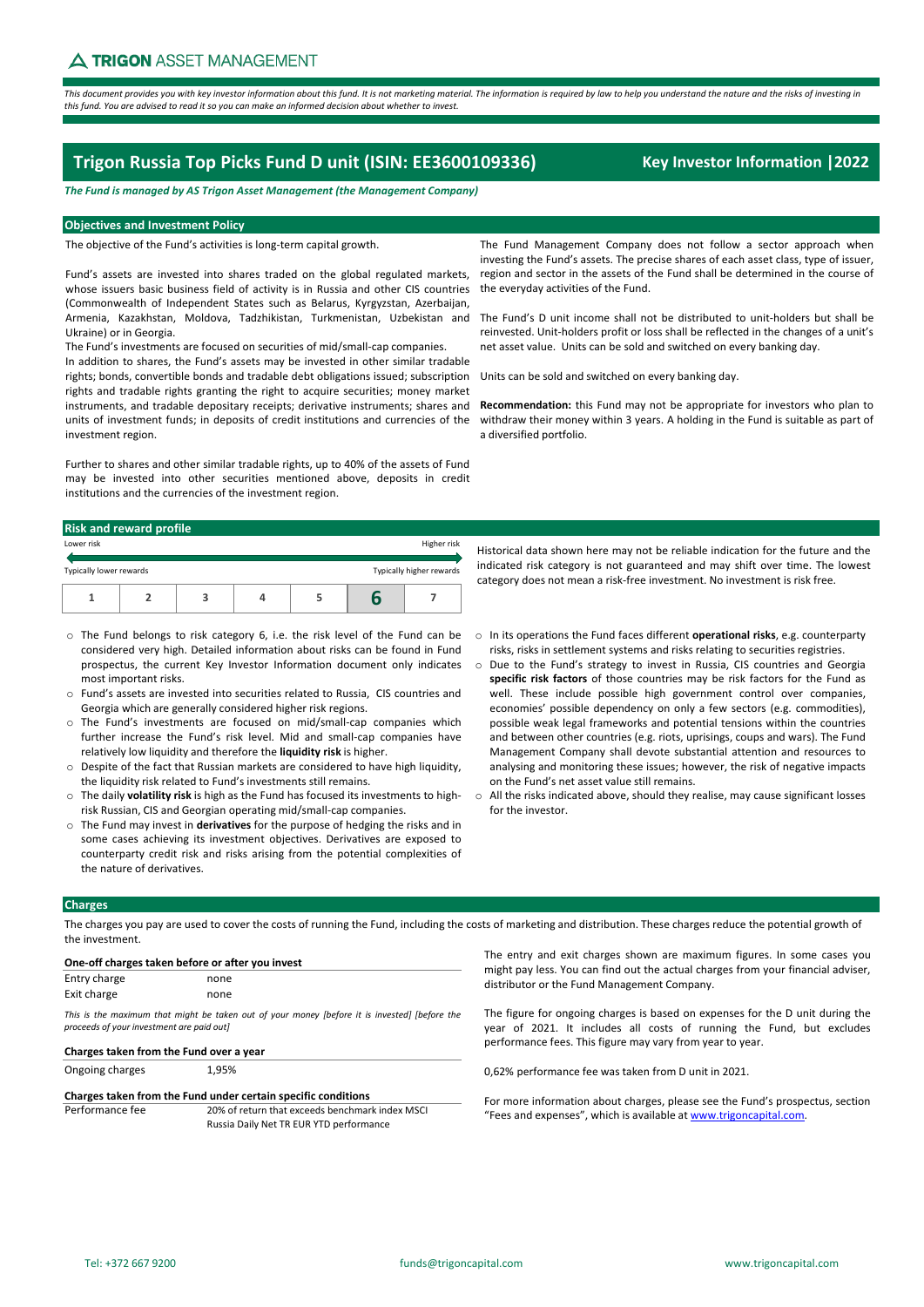



Past performance has been calculated in EUR.

The Fund started operations on 14th of February 2006. The graph shows past performance of D unit that was launched on 31st of August 2011.

Fund performance includes all the charges taken from the Fund (management, transaction, depositary, register, administration, audit and other fees and costs directly related to Fund's investments).

### **Practical Information**

o Depositary Bank is AS Swedbank (BIC: HABAEE2X).

- o More detailed information about this UCITS Fund, including unit's net asset value, latest unit prices, information about other unit classes, also annual and semi‐ annual reports, prospectus and rules can be found free of charge in Estonian and English language at Fund Management Company's web page at www.trigoncapital.com or upon request from the Management Company. Unit prices are also available at Bloomberg and Reuters.
- o Details of the up‐to‐date remuneration policy of the Fund Management Company, including, but not limited to, a description of how remuneration and benefits are calculated, the identities of persons responsible for awarding the remuneration and benefits, are available for investors at www.trigoncapital.com and a paper copy will be made available free of charge upon request.
- o The tax legislation of the Republic of Estonia applies to the Fund and may have an impact on the personal tax position of the investor. The Fund Management Company does not withhold any taxes on gains earned from units. Declaring gains is an obligation of a unit‐holder. The tax system applicable to an investor may depend on the investor's residence, legal set‐up or other circumstances. The investor is advised to consult with a tax adviser.

AS Trigon Asset Management may be held liable solely on the basis of any statement contained in this document that is misleading, inaccurate or inconsistent with the relevant parts of the prospectus for the Fund.

### **This Fund is authorised in Estonia and regulated by Estonian Financial Supervision Authority.**  AS Trigon Asset Management is authorised in Estonia and regulated by Estonian Financial Supervision Authority. **This Key Investor Information is accurate as at 21.02.2022**

Disclaimer: Past performance of the fund does not guarantee or indicate future performance of the fund. The value of the fund units may increase and decrease over time, therefore there is no quarantee that the investors get back the amount invested in the fund. The risk factors of the fund are described in further detail in the prospectus of the fund available on *the website www.trigoncapital.com.*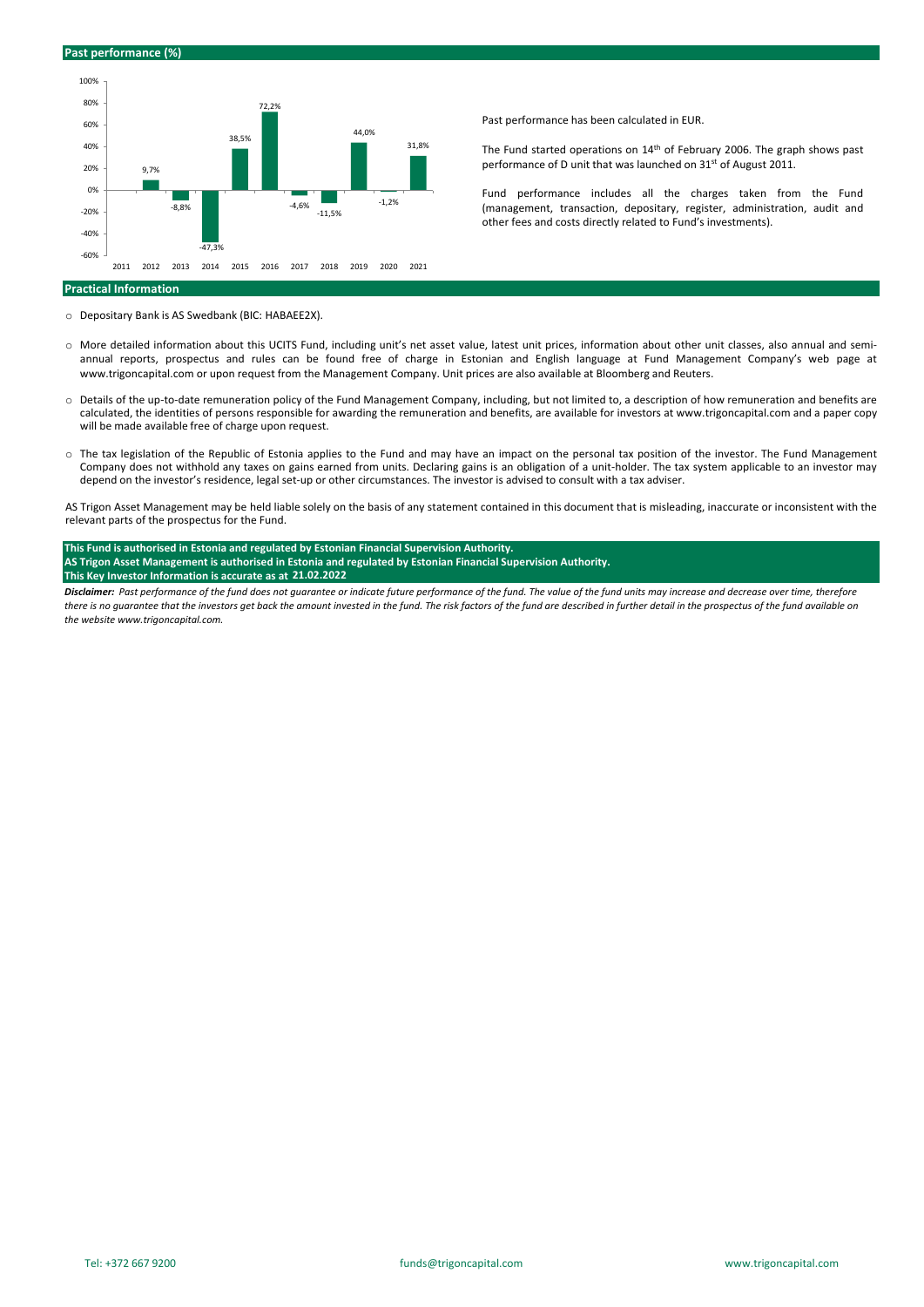This document provides you with key investor information about this fund. It is not marketing material. The information is required by law to help you understand the nature and the risks of investing in this fund. You are advised to read it so you can make an informed decision about whether to invest.

# **Trigon Russia Top Picks Fund eQ unit (ISIN: EE3600080321) Key Investor Information |2022**

*The Fund is managed by AS Trigon Asset Management (the Management Company)*

# **Objectives and Investment Policy**

The objective of the Fund's activities is long‐term capital growth.

Fund's assets are invested into shares traded on the global regulated markets, whose issuers basic business field of activity is in Russia and other CIS countries (Commonwealth of Independent States such as Belarus, Kyrgyzstan, Azerbaijan, Armenia, Kazakhstan, Moldova, Tadzhikistan, Turkmenistan, Uzbekistan and Ukraine) or in Georgia.

The Fund's investments are focused on securities of mid/small‐cap companies.

In addition to shares, the Fund's assets may be invested in other similar tradable rights; bonds, convertible bonds and tradable debt obligations issued; subscription rights and tradable rights granting the right to acquire securities; money market instruments, and tradable depositary receipts; derivative instruments; shares and units of investment funds; in deposits of credit institutions and currencies of the investment region.

# **Risk and reward profile**

| Typically lower rewards<br>Typically higher rewards | Lower risk |  |  | Higher risk |
|-----------------------------------------------------|------------|--|--|-------------|
|                                                     |            |  |  |             |
|                                                     |            |  |  |             |

- o The Fund belongs to risk category 6, i.e. the risk level of the Fund can be considered very high. Detailed information about risks can be found in Fund prospectus, the current Key Investor Information document only indicates most important risks.
- o Fund's assets are invested into securities related to Russia, CIS countries and Georgia which are generally considered higher risk regions.
- o The Fund's investments are focused on mid/small‐cap companies which further increase the Fund's risk level. Mid and small‐cap companies have relatively low liquidity and therefore the **liquidity risk** is higher.
- o Despite of the fact that Russian markets are considered to have high liquidity, the liquidity risk related to Fund's investments still remains.
- o The daily **volatility risk** is high as the Fund has focused its investments to high‐ risk Russian, CIS and Georgian operating mid/small‐cap companies.
- o The Fund may invest in **derivatives** for the purpose of hedging the risks and in some cases achieving its investment objectives. Derivatives are exposed to counterparty credit risk and risks arising from the potential complexities of the nature of derivatives.

Further to shares and other similar tradable rights, up to 40% of the assets of Fund may be invested into other securities mentioned above, deposits in credit institutions and the currencies of the investment region.

The Fund Management Company does not follow a sector approach when investing the Fund's assets. The precise shares of each asset class, type of issuer, region and sector in the assets of the Fund shall be determined in the course of the everyday activities of the Fund.

The Fund's income shall not be distributed to unit‐holders but shall be reinvested. Unit‐holders profit or loss shall be reflected in the changes of a unit's net asset value. Units can be sold and switched on every banking day.

**Recommendation:** this Fund may not be appropriate for investors who plan to withdraw their money within 3 years. A holding in the Fund is suitable as part of a diversified portfolio.

Historical data shown here may not be reliable indication for the future and the indicated risk category is not guaranteed and may shift over time. The lowest category does not mean a risk‐free investment. No investment is risk free.

- o In its operations the Fund faces different **operational risks**, e.g. counterparty risks, risks in settlement systems and risks relating to securities registries.
- o Due to the Fund's strategy to invest in Russia, CIS countries and Georgia **specific risk factors** of those countries may be risk factors for the Fund as well. These include possible high government control over companies, economies' possible dependency on only a few sectors (e.g. commodities), possible weak legal frameworks and potential tensions within the countries and between other countries (e.g. riots, uprisings, coups and wars). The Fund Management Company shall devote substantial attention and resources to analysing and monitoring these issues; however, the risk of negative impacts on the Fund's net asset value still remains.
- o All the risks indicated above, should they realise, may cause significant losses for the investor.

## **Charges**

The charges you pay are used to cover the costs of running the Fund, including the costs of marketing and distribution. These charges reduce the potential growth of the investment.

| One-off charges taken before or after you invest           |                                                                                               |
|------------------------------------------------------------|-----------------------------------------------------------------------------------------------|
| Entry charge                                               | none                                                                                          |
| Exit charge                                                | none                                                                                          |
| proceeds of your investment are paid out]                  | This is the maximum that might be taken out of your money (before it is invested) (before the |
|                                                            |                                                                                               |
| Charges taken from the Fund over a year<br>Ongoing charges | 3.45%                                                                                         |
|                                                            | Charges taken from the Fund under certain specific conditions                                 |

The entry and exit charges shown are maximum figures. In some cases you might pay less. You can find out the actual charges from your financial adviser, distributor or the Fund Management Company.

The figure for ongoing charges is based on expenses for the eQ unit during the year of 2021. It includes all costs of running the Fund, but excludes performance fees. This figure may vary from year to year.

4,18% performance fee was taken from eQ unit in 2021.

For more information about charges, please see the Fund's prospectus, section "Fees and expenses", which is available at www.trigoncapital.com.